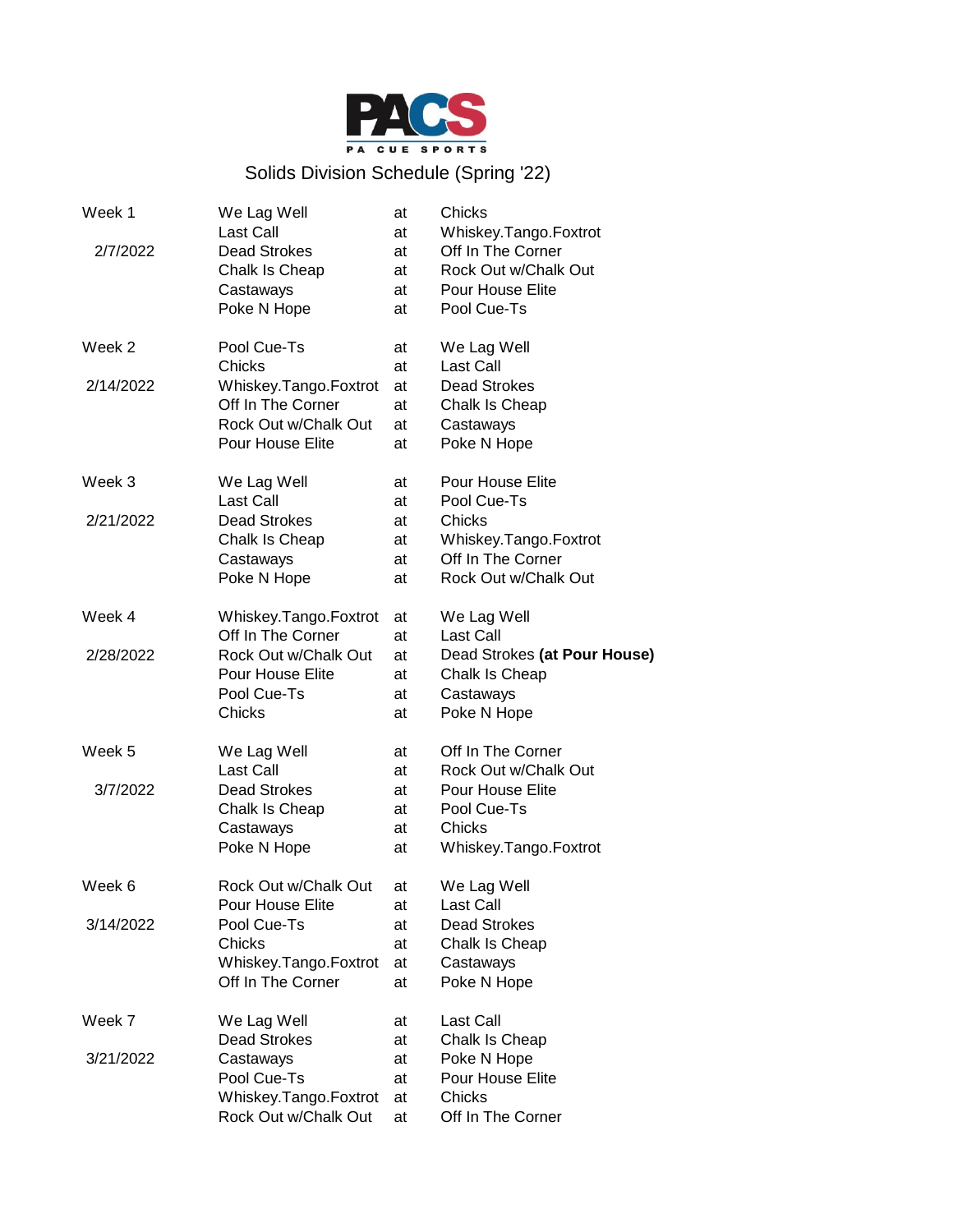| Week 8    | We Lag Well<br>Poke N Hope             | at<br>at | Chalk Is Cheap<br>Last Call           |
|-----------|----------------------------------------|----------|---------------------------------------|
| 3/28/2022 | Castaways                              | at       | Dead Strokes                          |
|           | Whiskey.Tango.Foxtrot                  | at       | Pour House Elite                      |
|           | Pool Cue-Ts                            | at       | Rock Out w/Chalk Out                  |
|           | Chicks                                 | at       | Off In The Corner                     |
| Week 9    | <b>Dead Strokes</b>                    | at       | We Lag Well                           |
|           | <b>Last Call</b>                       | at       | Castaways                             |
| 4/4/2022  | Chalk Is Cheap                         | at       | Poke N Hope                           |
|           | Pour House Elite<br>Off In The Corner  | at<br>at | Chicks<br>Pool Cue-Ts                 |
|           | Rock Out w/Chalk Out                   | at       | Whiskey.Tango.Foxtrot                 |
|           |                                        |          |                                       |
| Week 10   | Castaways<br>Chalk Is Cheap            | at<br>at | We Lag Well<br><b>Last Call</b>       |
| 4/11/2022 | Poke N Hope                            | at       | <b>Dead Strokes</b>                   |
|           | Pour House Elite                       | at       | Off In The Corner                     |
|           | Pool Cue-Ts                            | at       | Whiskey.Tango.Foxtrot                 |
|           | Chicks                                 | at       | Rock Out w/Chalk Out                  |
|           |                                        |          |                                       |
| Week 11   | We Lag Well                            | at       | Poke N Hope                           |
|           | <b>Last Call</b>                       | at       | <b>Dead Strokes</b>                   |
| 4/18/2022 | Chalk Is Cheap<br>Rock Out w/Chalk Out | at       | Castaways<br>Pour House Elite         |
|           | Chicks                                 | at<br>at | Pool Cue-Ts                           |
|           | Off In The Corner                      | at       | Whiskey.Tango.Foxtrot                 |
|           |                                        |          |                                       |
| Week 12   | Pour House Elite                       | at       | We Lag Well                           |
|           | Pool Cue-Ts                            | at       | Last Call                             |
| 4/25/2022 | Chicks<br>Whiskey.Tango.Foxtrot        | at       | <b>Dead Strokes</b><br>Chalk Is Cheap |
|           | Off In The Corner                      | at<br>at | Castaways                             |
|           | Rock Out w/Chalk Out                   | at       | Poke N Hope                           |
|           |                                        |          |                                       |
| Week 13   | We Lag Well<br>Last Call               | at<br>at | Pool Cue-Ts<br>Chicks                 |
| 5/2/2022  | <b>Dead Strokes</b>                    | at       | Whiskey.Tango.Foxtrot                 |
|           | Chalk Is Cheap                         | at       | Off In The Corner                     |
|           | Castaways                              | at       | Rock Out w/Chalk Out                  |
|           | Poke N Hope                            | at       | Pour House Elite                      |
| Week 14   | Chicks                                 | at       | We Lag Well                           |
|           | Whiskey.Tango.Foxtrot                  | at       | Last Call                             |
| 5/9/2022  | Off In The Corner                      | at       | <b>Dead Strokes</b>                   |
|           | Rock Out w/Chalk Out                   | at       | Chalk Is Cheap                        |
|           | Pour House Elite                       | at       | Castaways                             |
|           | Pool Cue-Ts                            | at       | Poke N Hope                           |
|           |                                        |          |                                       |
| Week 15   | We Lag Well                            | at       | Whiskey.Tango.Foxtrot                 |
|           | Last Call                              | at       | Off In The Corner                     |
| 5/16/2022 | Dead Strokes (at Pour Hoat             |          | Rock Out w/Chalk Out                  |
|           | Chalk Is Cheap                         | at       | Pour House Elite                      |
|           | Pool Cue-Ts<br>Poke N Hope             | at<br>at | Castaways<br>Chicks                   |